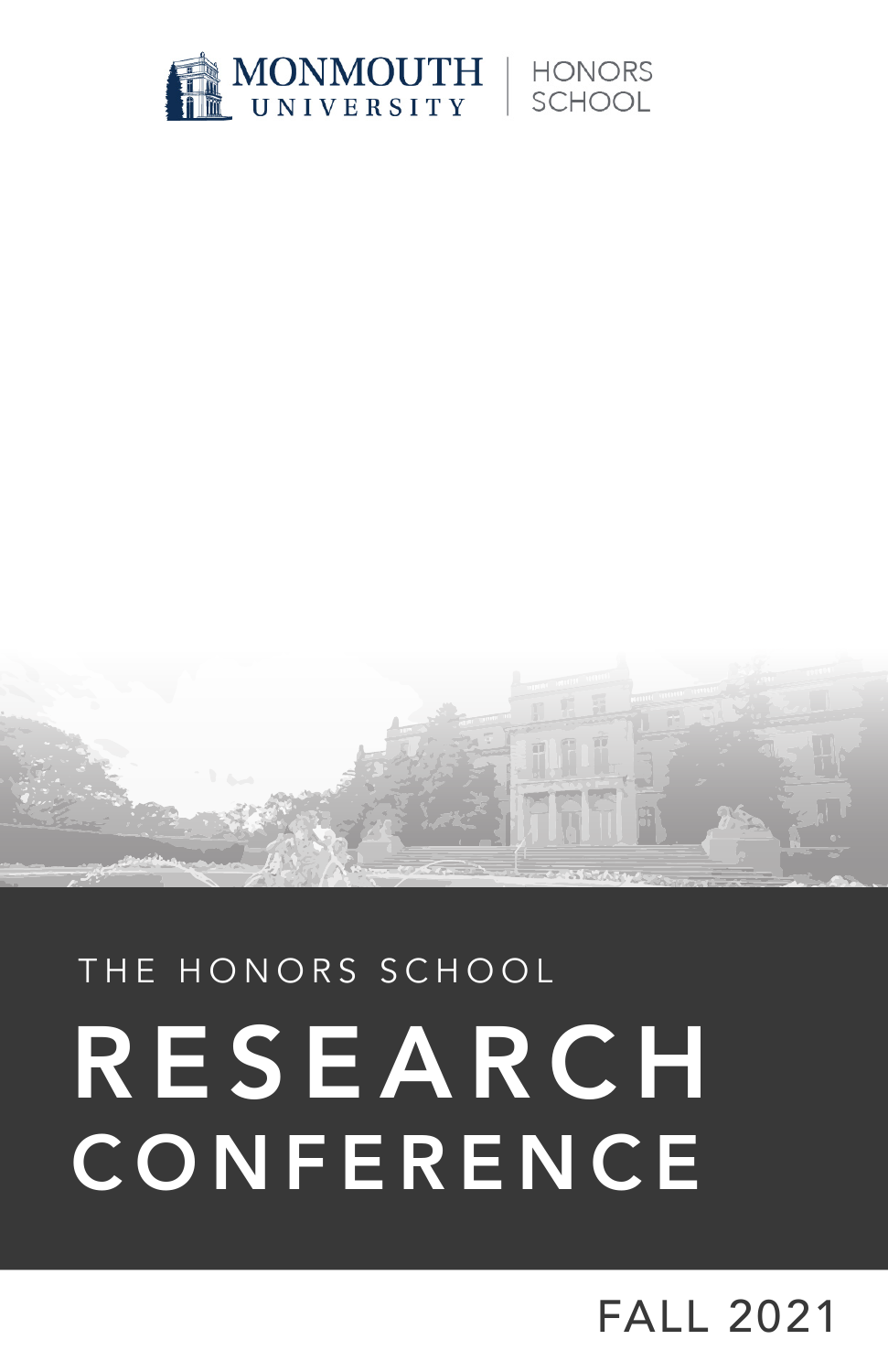With great pleasure, The Honors School presents its

## FALL 2021 RESEARCH CONFERENCE

Students will be presenting their research in the following fields:

**BIOLOGY** 

BUSINESS ADMINISTRATION

**CHEMISTRY** 

ENGLISH

#### **MATHEMATICS**

### MUSIC

POLITICAL SCIENCE

**SOCIOLOGY**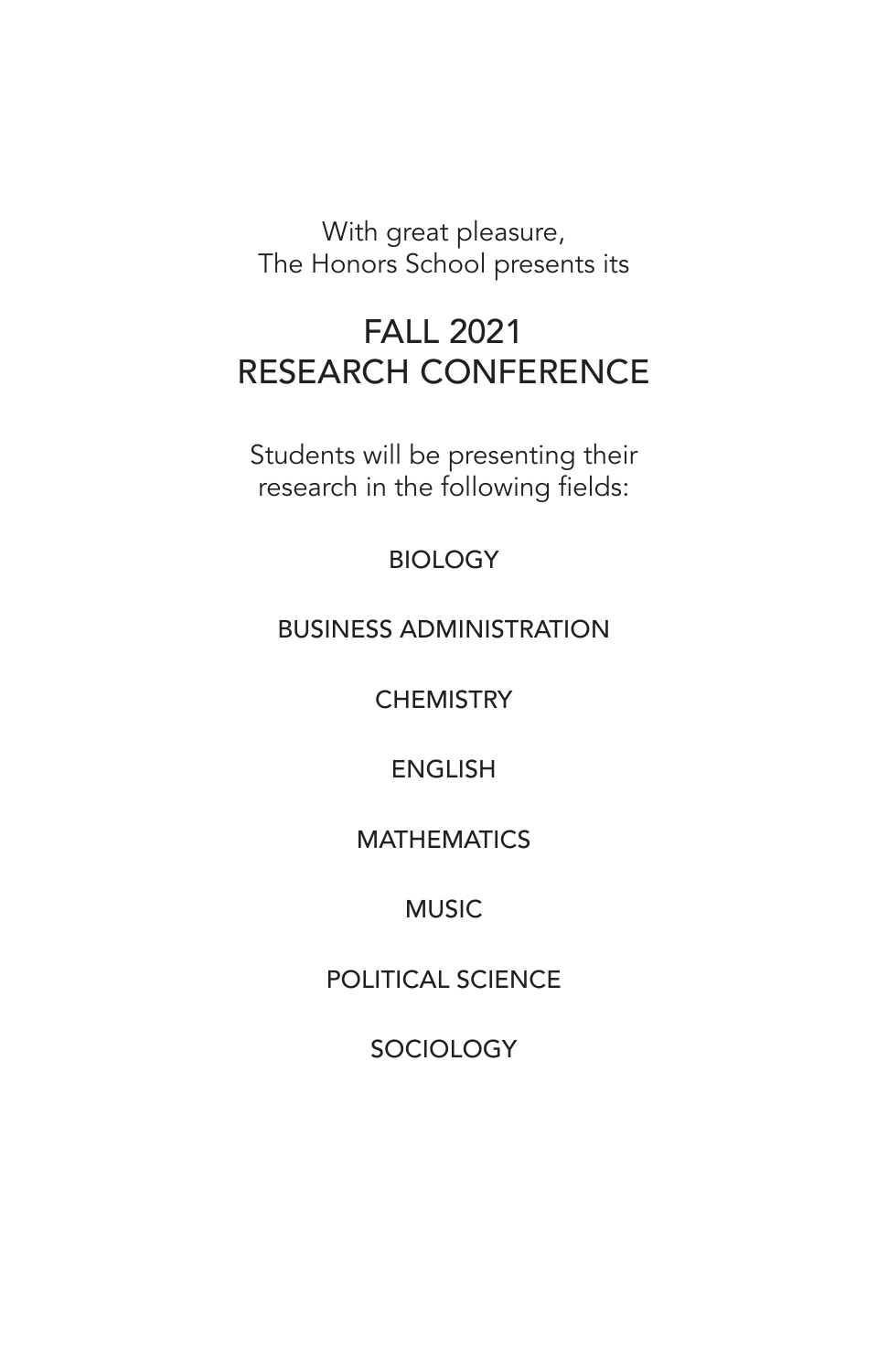## FALL 2021

## HONORS SCHOOL RESEARCH CONFERENCE SCHEDULE

Friday, December 10, 2021 - Anacon A

#### SESSION A: 1:30PM-2:40PM

Opening Remarks: Dr. Nancy J. Mezey, Dean of the Honors School

Mitchell J. Hendricks, *Music & Political Science* Odalys Barrientos Pantoja, *Mathematics* Chyna Walker, *Political Science & Sociology* Jennifer M. Losavio, *Business Administration* Mia A. DeMagistris, *Business Administration*

#### BREAK 2:40PM-3:00PM

#### SESSION B: 3:00PM-4:00PM

Lauren Feaster, *Chemistry* Sydney A. Hess, *Biology* Morgan Kelly, *English & Sociology* Emily D. Pawelek, *Business Administration*

Closing Remarks: Dr. Nancy J. Mezey, Dean of the Honors School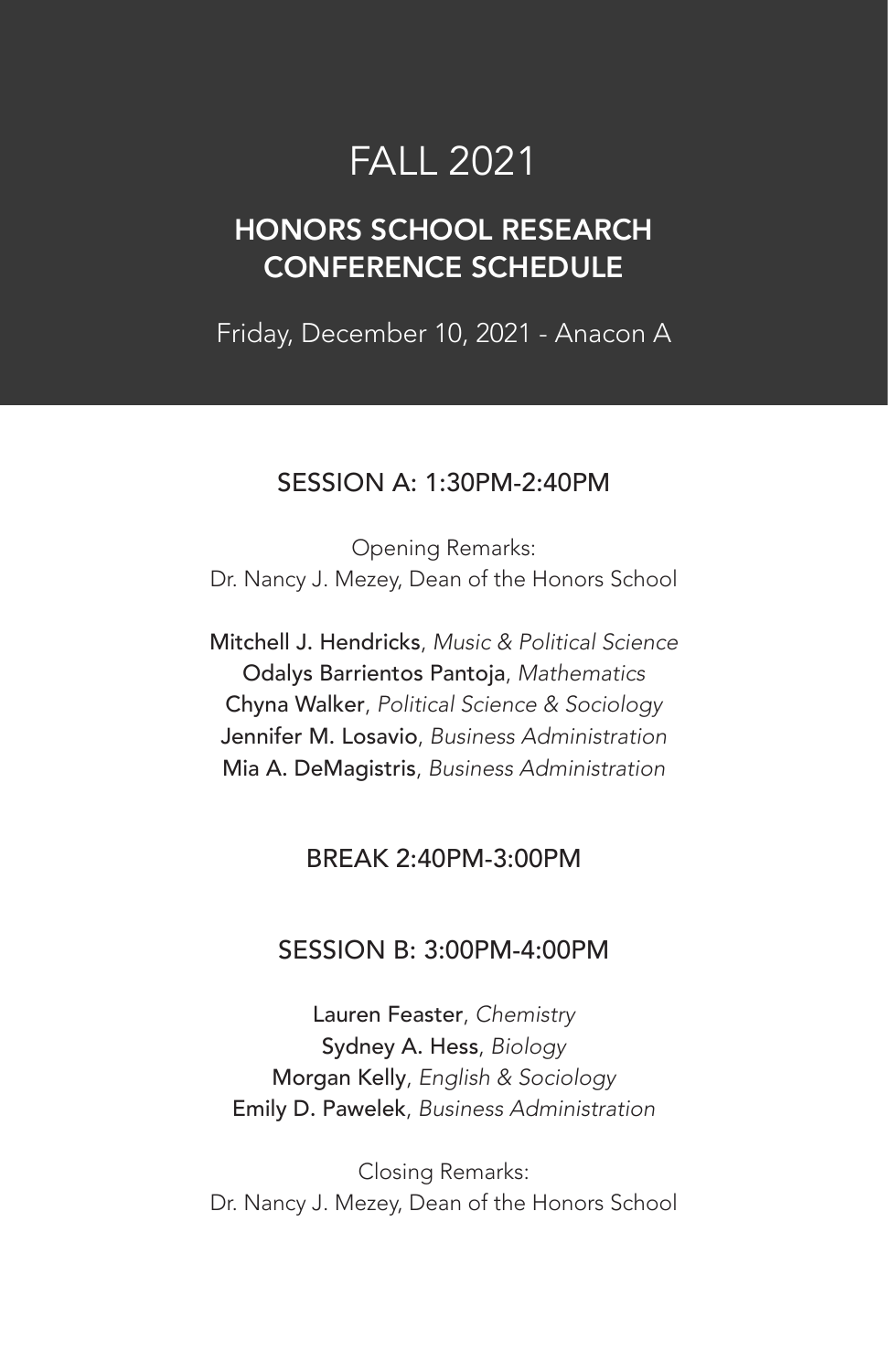#### MITCHELL J. HENDRICKS (MU & PS) | FIRST READER: DR. STEPHEN J. CHAPMAN SECOND READER: DR. DAVID M. TRIPOLD

#### EVALUATING POLITICAL TRENDS THROUGH THE RISE AND FALL OF POPULAR MUSIC

While not often associated, a person's political ideology and taste in music share a surprising number of similarities, including an appeal to moral and ethical ideals. Both political ideology and taste in music originate from a person's socialization, and are heavily influenced by the agents of socialization often discussed in political science. Since the two factors originate from similar sources, they could provide political scientists and musicologists with a unique opportunity to merge fields. Various other choices in a person's preferences relate to their political ideology, and music is no exception. Based on research conducted at Monmouth University in the Fall of 2021, various statistical tests reveal that there is indeed a relationship between a person's political ideology and their taste in music. Specifically, genres such as Rock, Pop, and R&B tend to appeal to those with more liberal ideologies, and Country music tends to appeal to those with more conservative ideologies. These findings could provide political scientists with another means of predicting political events based on the trends observed in popular music.

#### ODALYS BARRIENTOS PANTOJA (MA) | FIRST READER: DR. RICHARD P. BASTIAN SECOND READER: DR. DAVID DARMON

#### COMPARING USER BEHAVIOR AMONG TIKTOK USERS

TikTok is a social media app that has quickly gained popularity with over one billion users and counting. TikTok users can use the platform to post short content videos that consist of users dancing, acting, or lip-syncing to music. Using the TikTok public database, we collected data from 136 users using a TikTok API. In this study, we placed TikTok users into three categories: "famous users","viral users", and "foryou users". "Famous users" are users who have more than 20 million followers, "viral users" are users who have a least one viral video, and "foryou users" are the average user who used the hashtag #foryou on their video. We used  $\epsilon$ -machines and generalized additive models (GAMs) to model the binarized posting behavior of the TikTok users. By estimating the  $\epsilon$ -machines and GAMs from the observed user behavior, we created models that captured the behavior of a given user and inferred if they were self driven or seasonally driven. The  $\varepsilon$ -machine will best fit users whose future behavior depends on their recent activity and the GAM model will fit users who typically post videos on a specific day of the week and time of day. Using the cross entropy loss function, we determined which category of users are more seasonally driven or self driven. From the data collected, we can say that within our sample of users both "famous" and "foryou" users are more self driven. Thus, their behavior is better explained by their past activity than the time-of-day and day-ofweek. Using other metrics of information theory, confidence intervals suggest "famous users" appear more random than "foryou users". Additionally, "foryou users" have more complicated €-machines compared to "famous users". While there are no statistically significant differences between "famous" and "foryou" users' behavior on TikTok there are small differences that could be more obvious with a larger sample size.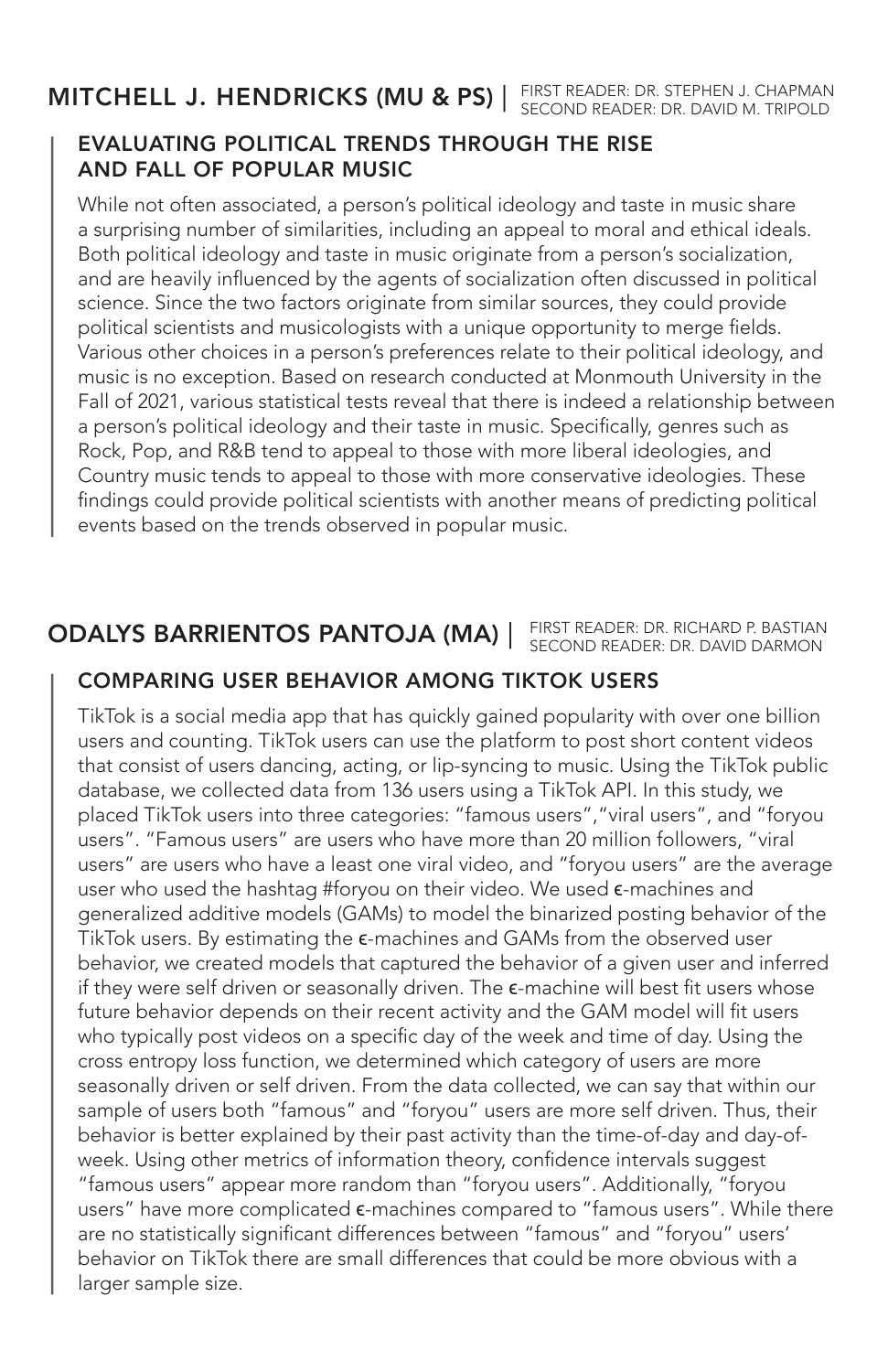#### CHYNA WALKER (PS & SO) | FIRST READER: DR. JENNIFER MCGOVERN

#### THE LONG-TERM EFFECTS OF SCHOOL SEGREGATION

There are many studies about racial segregation of schools and its effect on students; however, the focal point of the majority of this research pertains to students in grades kindergarten thru twelfth grade. Scholars know much less about how these experiences in schools translate to why students have different experiences when they attend college. This study uses data collected from semi-structured interviews to examine how the racial compositions of schools prior to college affect how a student performed academically and socially once enrolled in college. Utilizing the perspective of W.E.B. DuBois through his theory of double consciousness, the analysis found that students who went to majority white schools before attending college performed better academically in college while minority students who enrolled in predominantly white institutions (PWIs) for college felt high levels of alienation, irrespective of the racial composition of their schools prior. Students felt more accepted and comfortable when they attended a school with students and faculty that looked like them in both high school and college, promoting better social and academic experiences. As a whole, the study concluded that the racial composition of schools prior to college enrollment did indeed have an influence on how well a student did once enrolled.

#### JENNIFER M. LOSAVIO (BU.BA) | FIRST READER: DR. STUART ROSENBERG SECOND READER: PROFESSOR JOE RAPOLLA

#### SPOTIFY CASE STUDY: HOW SPOTIFY IMPACTS THE WAY MUSICIANS CREATE AND RELEASE THEIR MUSIC

This thesis revolves around how Spotify is impacting the music industry. I analyzed how Spotify's business practices impact the way artists create and release their music. To do this, I looked at the payment rates per stream that Spotify and other streaming services pay. I also analyzed Spotify's financial data, the "Spotify: A Product Story" podcast, and data relating to the length of pop songs released within the past few years. This case study helps assess how much of an impact Spotify has on the creativity and income of musicians, with the creativity referring to the length of songs released and how that may be changing over time.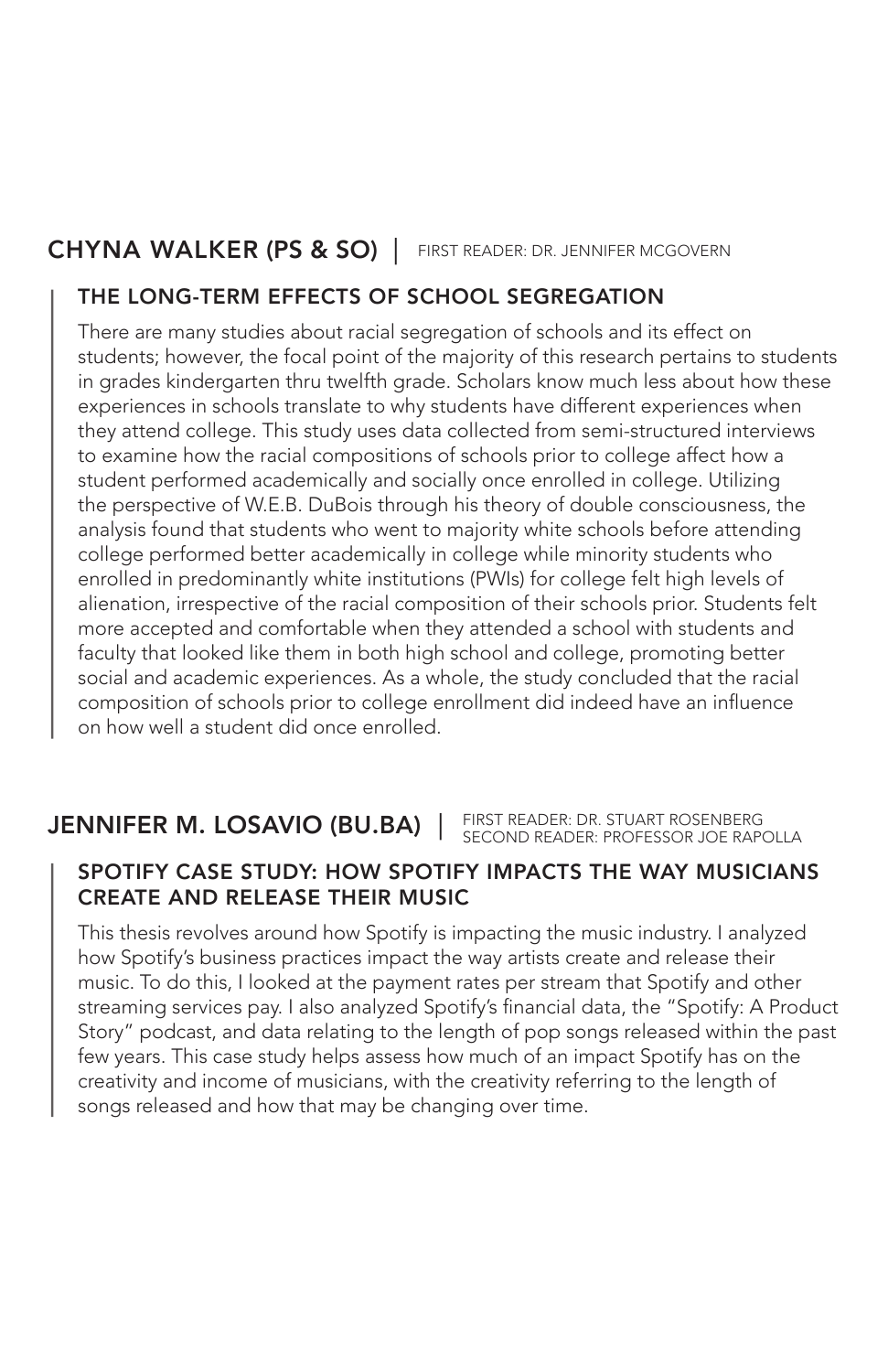#### MIA A. DEMAGISTRIS (BU.BK) |

FIRST READER: DR. NGUYEN T. PHAM SECOND READER: PROFESSOR ANDREW S. PEDERSEN

#### PREVENTING TEENAGERS FROM FAST FOOD ADVERTISING TRAPS

When creating fast food commercials, advertisers have several techniques that they use to target teenagers. These include characters/celebrities, jingles/slogans, product placement, emotional appeals, and color. Teenagers and young adults are an ideal demographic to target due to their undeveloped cognitive abilities, as well as their impulsivity and level of independence. Without being aware of the implemented techniques, teens are likely to fall into the traps of the advertisements and have an increased likelihood of purchasing fast food products. This poses threats to their health and wellbeing. Fast food consumption can have physical effects, such as obesity, and can also impact academic performance and everyday life. Through my creation of a public service announcement (PSA), teens are made aware of the health risks involved with heavy fast food consumption and how advertisers are persuading them to purchase it. PSAs are commonly based around promoting health, improving undesired behavior, and providing solutions for the viewer. The purpose of the PSA is to inform teenagers and create a desire for healthy habits and provide them with the tools to recognize the advertising techniques they are being exposed to.

#### LAUREN FEASTER (CE) | FIRST READER: DR. DANUTA SZWAJKAJZER

#### THE ROLE OF DIET, ENVIRONMENTAL FACTORS AND COVID-19 ON THE GUT MICROBIOME OF INDIVIDUALS WITH INFLAMMATORY BOWEL DISEASE (IBD)

There is some research on Inflammatory Bowel Disease (IBD), but there is no definitive cure or origin of this disease. This study established a holistic approach by incorporating multiple health factors and how they affect an individual who has IBD. This study explored the impact of IBD dietary recommendations, environmental factors and the Covid-19 pandemic on the gut microbiome of individuals with IBD. After conducting a survey for individuals with IBD from around the world, many similarities and differences were found. Common symptoms of IBD include abdominal pain/cramping, diarrhea, constipation, fatigue and weight loss or gain. Individuals with IBD have tried many different treatment options, diets and lifestyle changes in order to improve their symptoms. Although none completely diminished symptoms, the diets that were found to be most effective were elimination/food intolerance diets and dairy free diets. Most individuals with IBD have used medication to improve their condition, but many have tried different types of medication such as Prednisone, Budesonide and Remicade. In addition, individuals with IBD did not get COVID-19 as much as the general population and if individuals did contract COVID-19, then they did not require hospitalization. IBD is also associated with other comorbidities and puts patients more at risk to acquire new chronic diseases because of the effect IBD has on the immune system. The goal in managing IBD is to control the symptoms that an individual experiences so that they can live a normal lifestyle in addition to maintaining the integrity and functioning nature of their gastrointestinal system. The purpose of this study is to bring awareness to different aspects that can be used in order to improve quality of life and the overall gut microbiome in patients with IBD.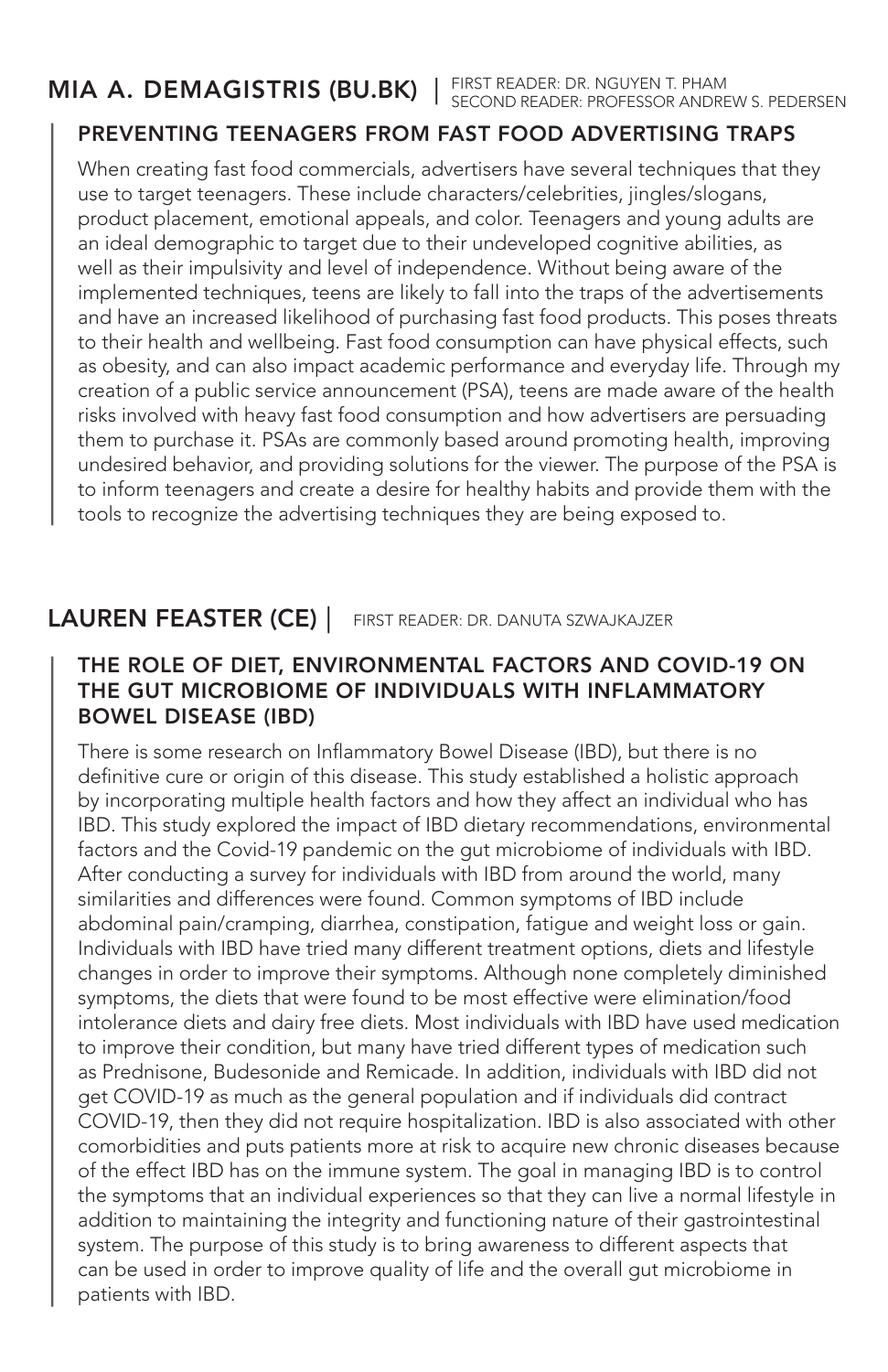### $\textsf{SYDNEY}\textsf{ A. HESS (BY)}$  | First reader: Dr. ellen w. doss-pepe

#### DETERMINING THE EFFECTS OF LAVENDER ESSENTIAL OIL ON THE SKIN MICROBIOME BY 16s rRNA GENE SEQUENCING

The human microbiome is made up of all microorganisms that inhabit the body. The skin microbiome contains all of the microbes that live on the skin surface. These microbes play a crucial role in maintaining healthy skin and serving as an immune system defense. Seven different areas of the body were swabbed in order to sample the bacterial species that are part of the human skin microbiome, and the samples were plated on nutrient rich agar. The areas tested were the top of the right and left hand, the palm of the right hand, between the fingers, inside the elbow, the back of the knee and between the toes. Bacterial genomic DNA was isolated from two bacterial colonies that resulted from swabbing the skin samples on nutrient agar and an 880 bp fragment from base pair 27-907 of the 16s rRNA gene was amplified by PCR. The 16s rRNA PCR products from each bacterial gDNA sample were ligated into a pCR 2.1 TOPO cloning vector. Competent E.coli cells were then transformed with the recombinant vectors. A plasmid mini prep procedure was then done to isolate the recombinant plasmid DNA containing the 16s rRNA genes from two colonies from each of the transformation reactions, thereby sampling an increased number of possible cloned 16 s rRNA genes from different bacterial species. To check that the 16s rRNA gene had been inserted into each isolated plasmid, a restriction enzyme digest was performed using the EcoR1 enzyme because there are EcoR1 sites flanking the 16s rRNA gene insert site in the cloning plasmid. The recombinant plasmid DNA containing the 16s rRNA genes from various bacteria isolated from the various skin samples were then sent to GeneWiz to undergo 16s rRNA gene sequencing. The resulting 16s rRNA DNA sequences were then analyzed using DNASTAR software. The sequences were queried against the NCBI BLAST database to determine the most likely skin bacterial species the gene was isolated from. Then, the same seven areas of the body were then treated with lavender essential oils once daily for two weeks to determine if lavender essential oils had an effect on the bacteria that was part of the skin microbiome that had been isolated in those specific areas. The results showed that prior to essential oil treatment, the most prominent bacterial species found on all areas of the hand were Moraxella osloensis with Micrococcus aloeverae, Kocura arsenatis and Acinetobacter ursingii. After essential oil treatment, there was no Moraxella osloensis, Kocura arsenatis and Acinetobacter ursingii growth on any of the hand areas swabbed. The dominant species after treatment on the hands was Micrococcus aloeverae with Micrococcus luteus, Kocuria palustris and Staphylococcus xylosus also found. The first swabbing of inside the elbow resulted in the growth of Micrococcus aloevereae only, after essential oil treatment the bacteria found inside of the elbow was Micrococcus luteus only. Prior to treatment, the back of the knee skin microbiome contained Pseudomonas luteola and following treatment only Micrococcus luteus was cultured. The original between the toes culture isolated Bacillus zanthoxyli, Staphylococcus hominis and Bacillus megaterium. Following the two week treatment with lavender essential oil, Staphylococcus hominis and Bacillus megaterium were the only two species isolated from between the toes. From the small sampling size tested, it seemed that the lavender oil affected the bacterial species that were part of the specific skin microbiome. Longer treatment times with the essential lavender oil and increased sampling size for sequencing the recombinant plasmids would obtain a clearer picture of the effects the essential oil has on the skin microbiome.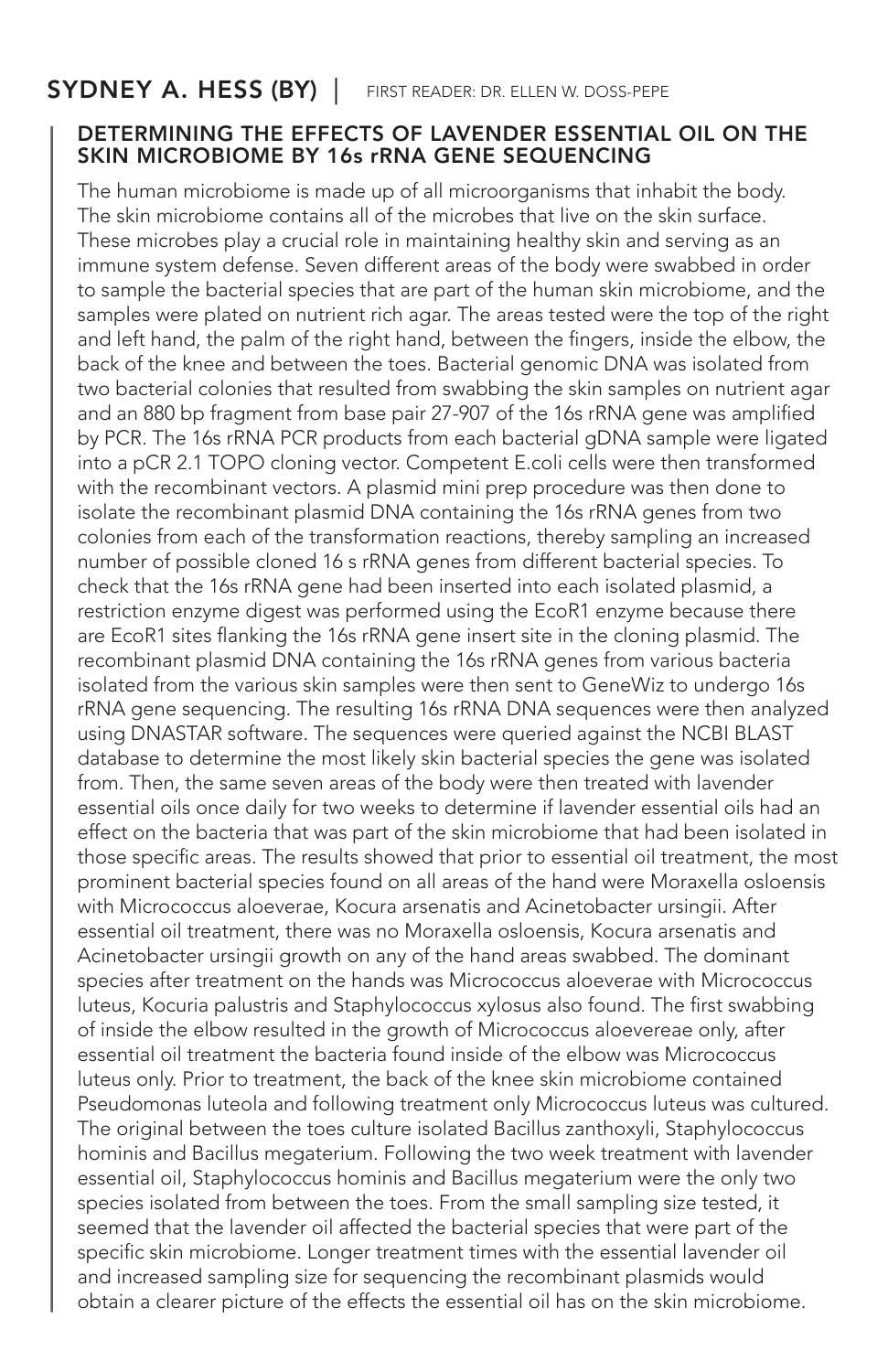#### $\mathsf{MORGAN}\ \mathsf{KELLY}\ \mathsf{(EN}\ \&\ \mathsf{SO})\ \mathsf{|}\ \mathsf{first}\ \mathsf{reader}\ \mathsf{DR}.\ \mathsf{JOHANNA}\ \mathsf{E}.\ \mathsf{FOSTER}$

#### ADDRESSING THE MISREPRESENTATION OF THE LGBT+ COMMUNITY ON THE BIG SCREEN

Despite living in the 21st century where same-sex marriage has been legalized and normalized for over five years, there remain practices of discrimination that affect the LGBT+ community daily. Some discrimination is harder to see than others; microaggressions oftentimes go unnoticed while the lack of LGBT+ representation in entertainment media is harder to ignore. This isn't to say that representation is non-existent, but rather, to say that it is often far and few between and that what is present, is often highly stereotypical, discriminatory, and dangerous to the individuals of this vulnerable community. This Honors Capstone project sought to address the misrepresentation of the LGBT+ community on television and in movies and sought to bridge three of the gaps I found present in what we see––or don't see––on big and little screens based on extensive research into the topic and under a queer theoretical lens. The three main gaps present in LGBT+ media representation centered themselves around a lack of character identity (including but not limited to character sexual orientation, race, age, etc), an increase in stereotypical behavior (the feminized gay man and masculinized gay woman), and an increase in typically overused plotlines (the repercussions of coming out at a young age). To combat and address these themes, I drafted a screenplay of my own where characters vary in race, ethnicity, sexual orientation, age, biological sex, etc, break the boundaries of LGBT+ gender and relationship stereotypes, and attempt to navigate real-life as "out" members of the community at large.

### **EMILY D. PAWELEK (BU.BA)** | FIRST READER: PROFESSOR P. JEFFREY CHRISTAKOS

#### MASS MIGRATION: WHAT CAN NEW JERSEY DO TO ATTRACT RETIREES TO STAY?

It is a common trend for individuals over the retirement age to find their way out of New Jersey. This paper will observe the changes in the percentages of the retiree population in New Jersey, as well as find a tax structure that would entice these individuals to remain in New Jersey post-retirement. Living on a fixed income is hard, but living with higher tax rates, like in New Jersey, is even more difficult. Through using the most recent Census data and creating a tax plan geared towards helping seniors stay in the state, trends may begin to change in the future based on the findings. Following age groups of individuals born in specific age ranges, it was found that the percentage of these individuals relative to the entire population of the state of New Jersey decreased as time went on. From the 2000 Census to the 2010 Census, there was an 18% decrease in the population that was born between 1936- 1945. This same age group experienced approximately a 28% decrease in the population from the 2010 Census to the 2019 American Community Survey (ACS) results. These results are similar for states within the tri-state area, however notable differences are seen in states where retirees find themselves migrating to. New Jersey could also find ways to financially attract retirees to stay in the state, which would also help the economy of the state, as well. The tax structure of New Jersey has seen slight modifications over the previous few years, but there is more that the state could do to entice their residents to reside in the Garden State after retirement.